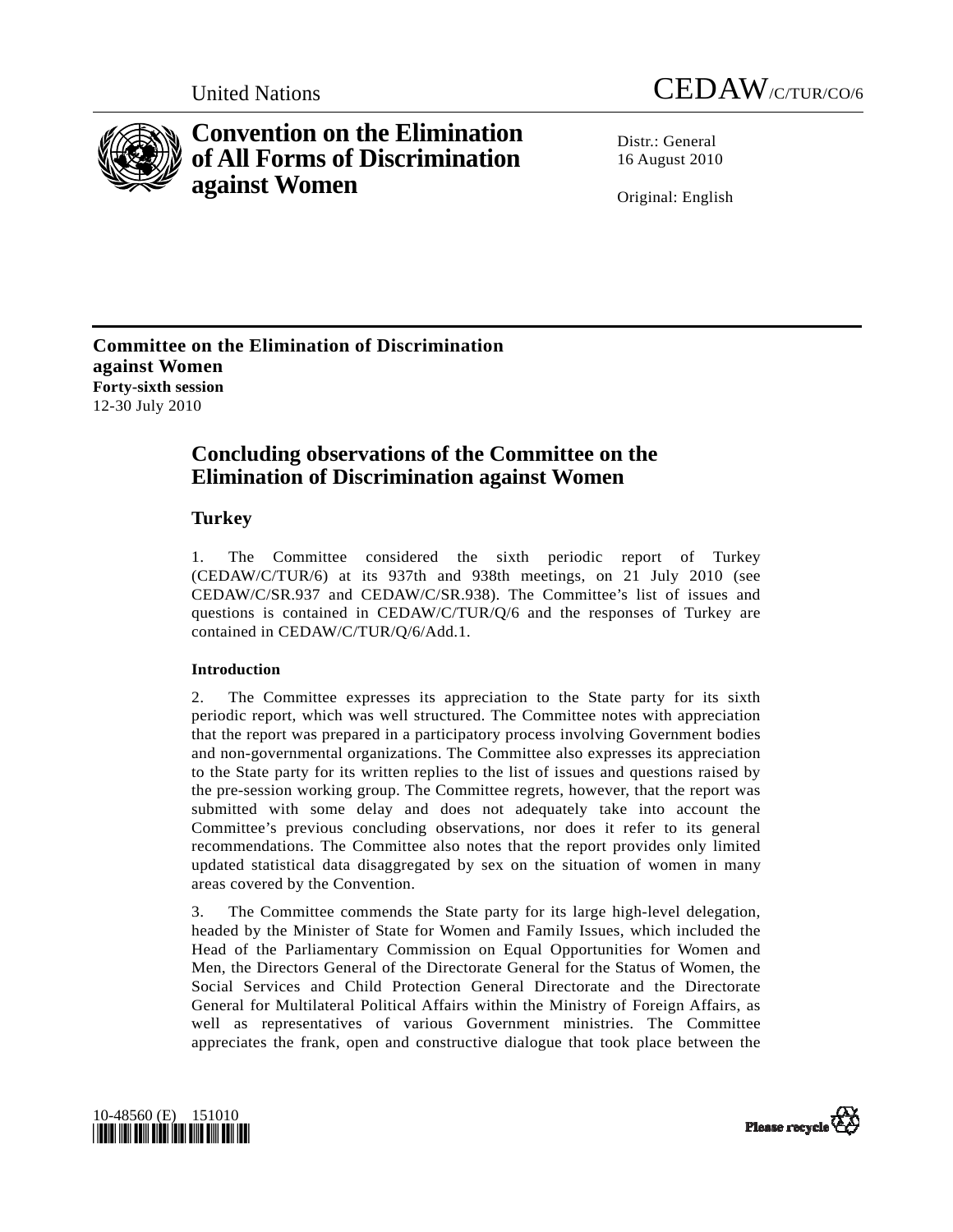delegation and members of the Committee and the further detailed clarifications offered in response to questions posed orally by Committee members.

#### **Positive aspects**

4. The Committee commends the State party for the withdrawal of its declaration on article 9, paragraph 1, of the Convention in January 2008 following the amendments to the Turkish Citizenship Law.

5. The Committee welcomes the progress achieved since the consideration of the State party's combined fourth and fifth periodic report in 2005 (CEDAW/C/TUR/4-5 and Corr.1), including the legislative reforms that have been undertaken and the adoption of a wide range of legislative measures, policies and programmes to promote gender equality and eliminate discrimination against women. Specific reference is made to the amendments to the Penal Code to combat violence against women, the amendment to the Law on the Protection of the Family, which includes legal protection for family members living apart or legally separated, and the Law on Child Protection, which ensures the provision of shelters to pregnant women at risk and victims of violence among others. Specific reference is also made to the adoption of action plans, such as the Gender Equality National Action Plan, the Sexual and Reproductive Health National Strategic Action Plan for the Health Sector, the National Action Plan for Combating Domestic Violence against Women and the Second National Action Plan to Combat Trafficking.

6. The Committee notes that a Constitutional amendment package containing a number of provisions related to gender equality was recently adopted by Parliament and will be the subject of a national referendum in September 2010.

7. The Committee welcomes the creation of the Parliamentary Commission on Equal Opportunities for Women and Men, which monitors and informs the Parliament of national and international developments with respect to gender equality, and provides opinions upon request on draft laws and decree laws submitted to Parliament.

#### **Principal areas of concern and recommendations**

8. **The Committee recalls the State party's obligation to systematically and continuously implement all the provisions of the Convention on the Elimination of All Forms of Discrimination against Women and views the concerns and recommendations identified in the present concluding observations as requiring the State party's priority attention between now and the submission of the next periodic report. Consequently, the Committee urges the State party to focus on those areas in its implementation activities and to report on action taken and results achieved in its next periodic report. It calls upon the State party to submit the present concluding observations to all relevant ministries, Parliament and the judiciary, in order to ensure their full implementation.**

## **Parliament**

9. **While reaffirming that the Government has the primary responsibility and is particularly accountable for the full implementation of the State party's obligations under the Convention, the Committee stresses that the Convention is binding on all branches of Government, and it therefore invites the State party to encourage its Parliament, in line with its procedures, where**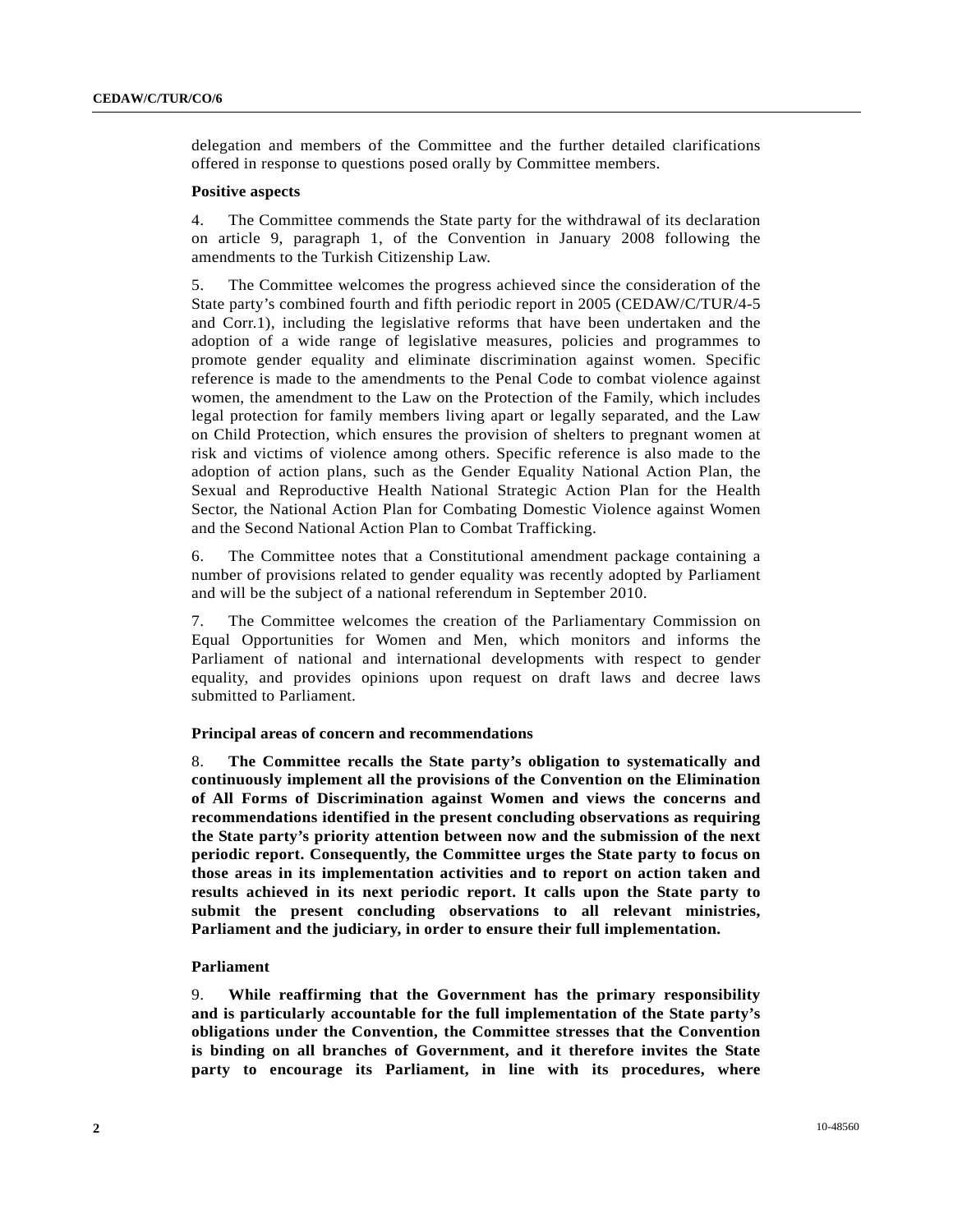**appropriate, to take the necessary steps with regard to the implementation of these concluding observations and the Government's next reporting process under the Convention.** 

#### **Definition of equality and non-discrimination**

10. The Committee, while noting that general principles of equality and non-discrimination are guaranteed in article 10 of the Constitution and contained in domestic legislation, continues to be concerned at the lack of a specific prohibition of discrimination against women in all areas of life in its national legislation in line with articles 1 and 2 of the Convention. It also notes the absence of comprehensive anti-discrimination legislation in the State party.

11. **The Committee reiterates its previous concluding observations of 2005 and recommends that the State party prohibit discrimination against women in line with articles 1 and 2 of the Convention. The Committee also invites the State party to consider developing and adopting comprehensive anti-discrimination legislation, including a clear definition of discrimination against women and a clear prohibition of multiple forms of discrimination against women, in all areas of life, also in line with the recommendations made during Turkey's universal periodic review by the Human Rights Council in May 2010.**

## **Visibility of the Convention, the Optional Protocol and the Committee's general recommendations**

12. The Committee takes note of the efforts made by the State party to increase the visibility of the Convention and the Optional Protocol, but remains concerned that the Convention, its Optional Protocol and the Committee's general recommendations may not yet have received a sufficiently high degree of visibility and importance, and may not therefore be regularly used as the central legal basis for measures, including legislation, aimed at the elimination of discrimination against women and the promotion of gender equality in the State party.

13. **The Committee recommends that awareness-raising and advocacy campaigns be developed and implemented, involving parliamentarians, civil society and the general public, including religious and traditional leaders, in order to enhance understanding of the provisions of the Convention and support for the principle of gender equality and the prohibition of discrimination. It further calls on the State party to ensure that the Convention, its Optional Protocol, the Committee's general recommendations and related domestic legislation are made an integral part of legal education and the training of judicial officers, including judges, lawyers and prosecutors, so as to firmly establish in the country a legal culture supportive of women's equality and non-discrimination.**

## **Discriminatory provisions**

14. While welcoming the many legislative measures undertaken to eliminate discrimination against women, the Committee remains concerned that not all discriminatory provisions in the Penal and Civil Code have been abolished nor amended, thus impeding full implementation of the Convention. Such provisions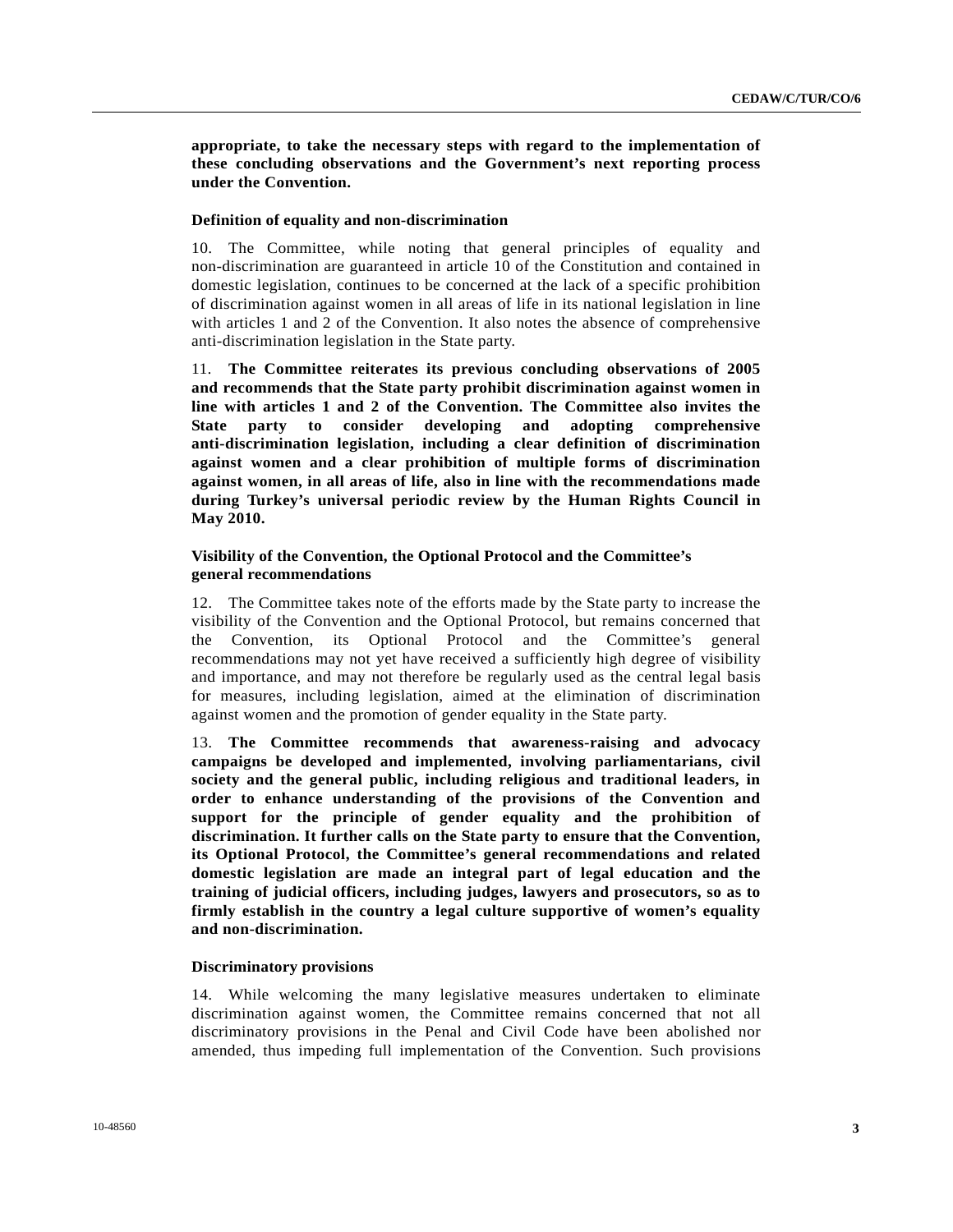include article 287 of the Penal Code, which allows genital examinations to be performed without the woman's consent under certain circumstances.

15. **The Committee reiterates its previous concluding observations of 2005 and urges the State party to accelerate efforts and establish a specific timetable for amending still existing discriminatory legal provisions so as to bring its legislation into line with article 2 of the Convention. With respect to article 287 of the Penal Code, the Committee reiterates its previous recommendation that consent of the women be made a prerequisite for genital examinations under all circumstances.** 

16. The Committee reiterates its concern about the absence of information and statistical data on the impact of the ban on the use of headscarves in the areas of education, employment, health and political and public life, such as the number of women excluded from schools and universities.

17. **The Committee reiterates its previous concluding observations of 2005 and requests the State party to undertake studies to evaluate the impact of the ban on wearing headscarves in the fields of education, employment, health and political and public life, and to include detailed information regarding the result of the study and measures taken to eliminate any discriminatory consequences of the ban in its next periodic report.**

#### **Temporary special measures**

18. The Committee is concerned about the State party's limited application of article 4, paragraph 1, of the Convention and notes that temporary special measures have so far only been applied with respect to education and employment. The Committee notes that the Constitutional amendment package adopted by Parliament contains a provision affirming that measures taken to achieve substantive equality shall not be deemed contradictory to the principle of equality, thus potentially providing for the greater use of temporary special measures if approved by referendum in September 2010.

19. **The Committee recommends that the State party apply temporary special measures in areas where women are underrepresented or disadvantaged and allocate additional resources where needed to accelerate the advancement of women. The Committee also recommends that the State party familiarize all relevant officials with the concept of temporary special measures described in article 4, paragraph 1, of the Convention and interpreted in the Committee's general recommendation No. 25. The Committee invites the State party to include information on the impact of the Constitutional amendment package, if and once approved by referendum in September 2010, on the use of temporary special measures in various areas in its next periodic report.**

#### **Stereotypes, cultural practices**

20. While welcoming the numerous measures taken, including programmes or strategies in place to combat negative stereotypes pertaining to the roles of women and men, the Committee remains concerned about the persistence of patriarchal attitudes and deep-rooted stereotypes concerning women's roles and responsibilities that discriminate against women and perpetuate their subordination within the family and society. It notes that such discriminatory attitudes and stereotypes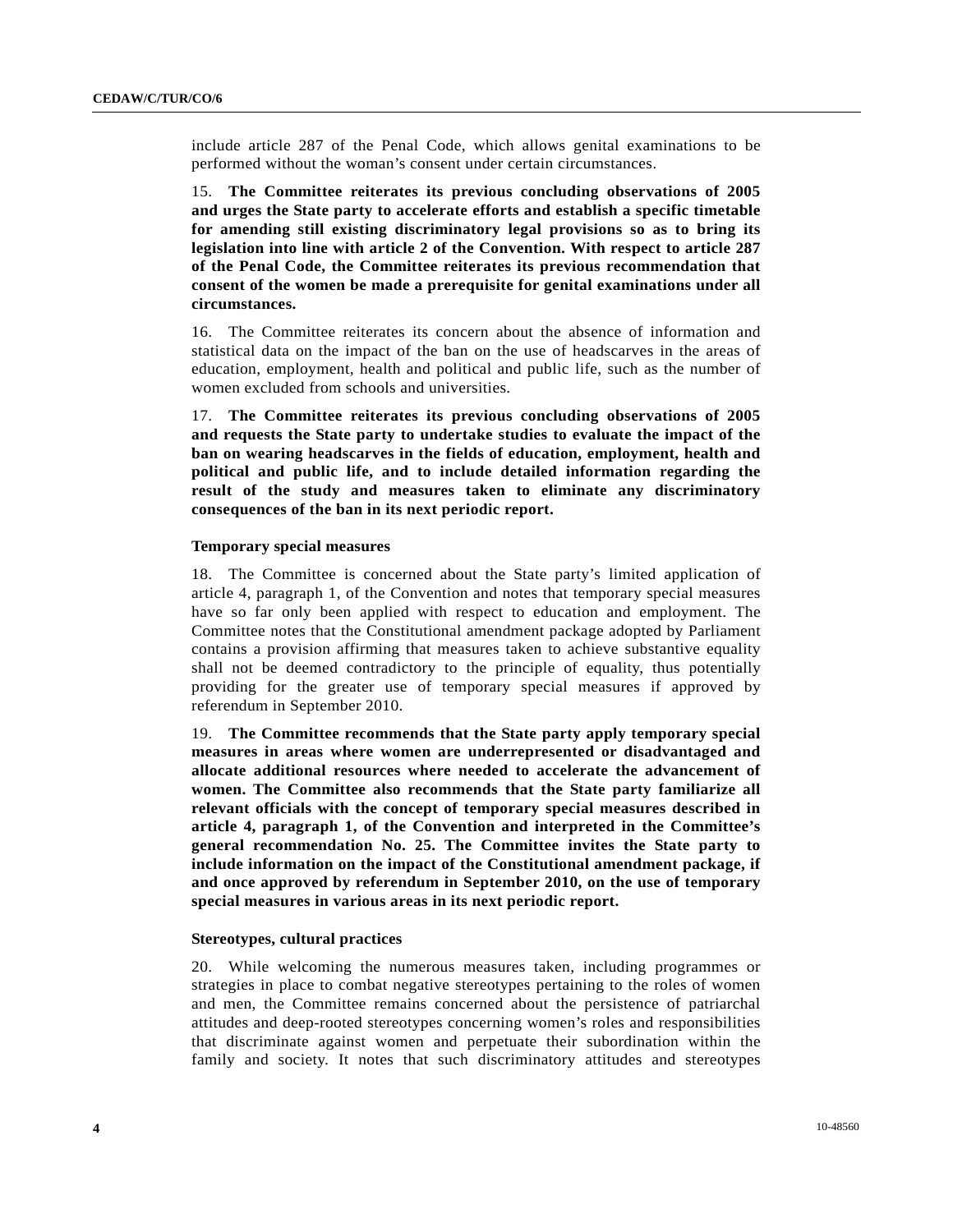constitute serious obstacles to the fulfilment of the rights enshrined in the Convention and contribute to women's disadvantaged position in the areas of education, employment, health and participation in political and public life. The Committee also reiterates its concern about the persistence of harmful traditional practices, including early and forced marriage.

21. **In line with its previous concluding observations of 2005, the Committee urges the State party to continue to accelerate efforts to eliminate discriminatory attitudes and stereotypical attitudes in accordance with articles 2 (f) and 5 (a) of the Convention. It urges the State party to intensify cooperation in this regard with civil society organizations, women's groups and community leaders, traditional and religious leaders, as well as teachers and the media. The Committee invites the State party to increase its efforts to design and implement long-term strategies, as well as education and awarenessraising programmes, targeting women and men at all levels of society, with a view to creating an enabling environment for the elimination of stereotypes and traditional practices that are discriminatory to women and allowing women to exercise their fundamental rights. It further calls on the State party to continue to monitor and periodically review the measures taken in order to assess their impact, to take appropriate action and to report thereon to the Committee in its next periodic report.**

#### **Violence against women**

22. The Committee notes with appreciation the measures taken to combat violence against women, such as the amendments to the Turkish Penal Code, the issuance of a Prime Ministry Circular outlining the measures to be taken and the responsible institutions, the establishment of a Monitoring Committee for Violence against Women, the adoption of the National Action Plan for Combating Domestic Violence against Women, as well as various awareness-raising and training programmes. The Committee notes that the State party is developing a new action plan on violence against women. The Committee is concerned, however, about the continuing prevalence of violence against women, including domestic violence, which affects 39 per cent of women in the territory of the State party. The Committee notes the existence of Law No. 4320 on the Protection of the Family, but also notes the absence of a comprehensive national law on violence against women. The Committee also notes the limited number of shelters (57 available throughout the State party) and is concerned that such shelters may lack proper facilities and resources.

23. **The Committee urges the State party to continue to accord priority attention to the adoption of comprehensive measures to address violence against women in accordance with its general recommendation No. 19. The Committee calls on the State party to evaluate and strengthen Law No. 4320 in order to enact comprehensive legislation on all forms of violence against women, including domestic violence, and to ensure that in such legislation all forms of violence against women are prohibited, that women and girls who are victims of violence have access to immediate means of redress and protection, including protection orders, and that perpetrators are prosecuted and punished. In line with its previous concluding observations of 2005, the Committee recommends the expansion of training activities and programmes for public officials, the judiciary, law enforcement personnel and health-service**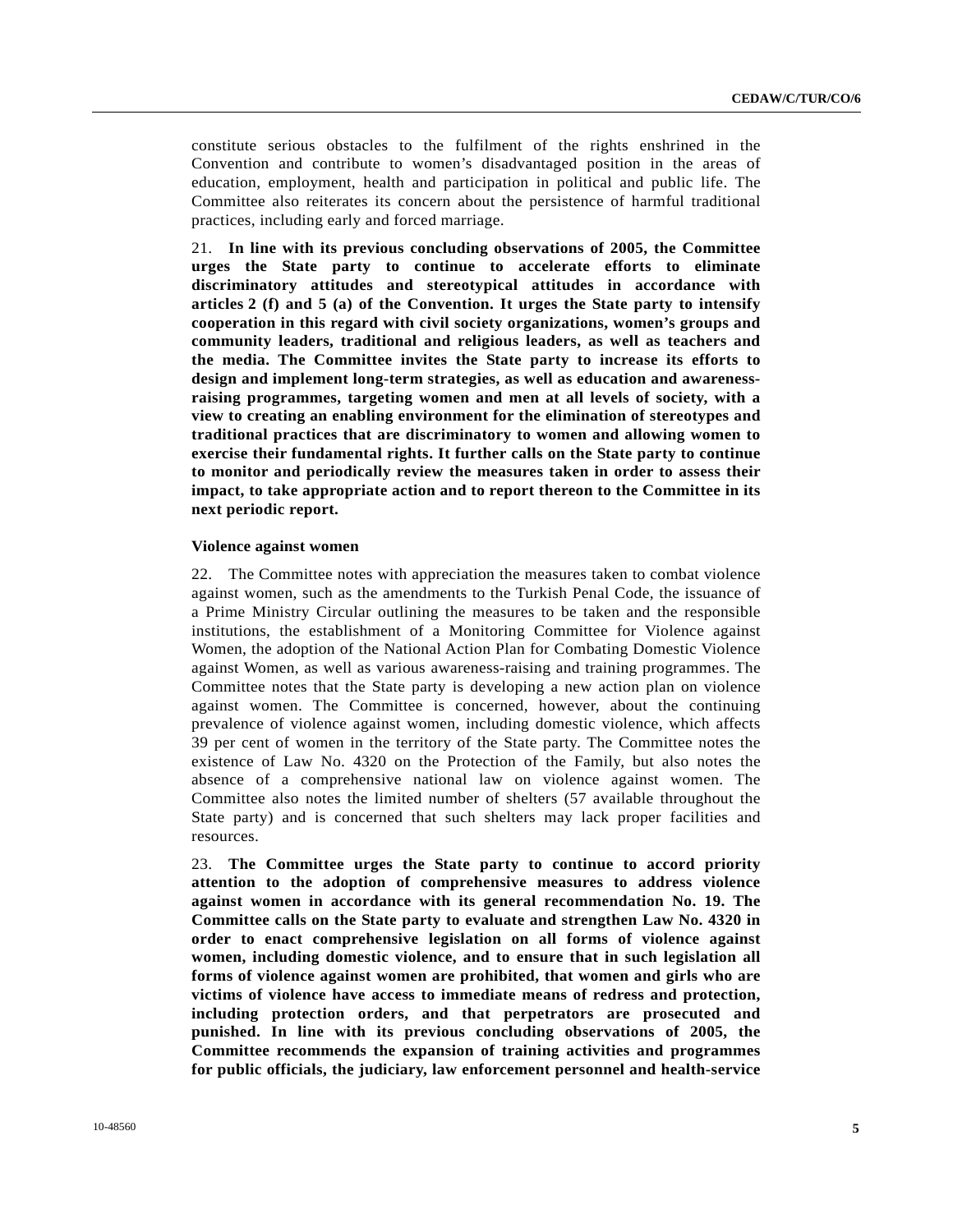**providers in order to ensure that they can address and combat all forms of violence against women and can provide adequate support to victims. It also recommends the continuation of public awareness-raising campaigns on all forms of violence against women and girls. The Committee further recommends that the State party establish additional counselling and other support services for victims of violence, including additional shelters, and ensure that adequate resources are allocated in order to implement the necessary measures in this regard. The Committee requests the State party to enhance its cooperation with non-governmental organizations working in the area of violence against women.** 

24. The Committee notes the measures taken to combat honour killings, such as the issuance of a Prime Ministry Circular and the implementation of training and awareness-raising programmes. The Committee is concerned, however, about the persistence of such killings and the lack of data available on its incidence in rural or remote areas. While taking note of the information provided by the State party that article 82 of the Penal Code is considered to include both custom and honour killings and that article 29 of the Penal Code on "unjust provocation" has been amended to abolish possible sentence reductions for honour killings, the Committee remains concerned that the provisions of the Penal Code may result in less vigorous prosecution of and reduction of sentences for the perpetrators of such crimes.

25. **The Committee recommends that honour killings be explicitly included within the scope of article 82 of the Penal Code and classified as aggravated homicide, and that such crimes are treated as seriously as other violent crimes with regard to investigation and prosecution. The Committee also recommends the implementation of effective prevention measures, including educational and awareness-raising measures aimed at law enforcement officials, the judiciary, health-service providers, social workers, community leaders and the general public. The Committee requests the State party to include detailed information on the incidence of killings in the name of honour, particularly in rural or remote areas, including the number of investigations, prosecutions and perpetrators punished, as well as the sentences imposed.**

#### **Trafficking and exploitation of prostitution**

26. The Committee notes that Turkey is both a country of destination and transit for trafficking in women. It welcomes the efforts made by the State party to combat human trafficking and the exploitation of prostitution, including the establishment of a National Task Force on Combating Trafficking in Human Beings, and the legal provisions in place to punish criminal practices associated with trafficking and the exploitation of prostitution. The Committee welcomes the adoption of the Second National Action Plan to Combat Trafficking, but is concerned about the insufficient human and financial resources for its implementation, as well as the needed indicators to monitor its achievements. The Committee is also concerned about the implementation of various training and awareness-raising activities and campaigns aimed at the judiciary, law-enforcement and health personnel, as well as potential victims and the general public, and the provision to victims of trafficking of adequate services such as shelters, which are mostly operated by non-governmental organizations that rely on external assistance. The Committee is concerned by the continuing prevalence and extent of this problem, particularly cross-border trafficking.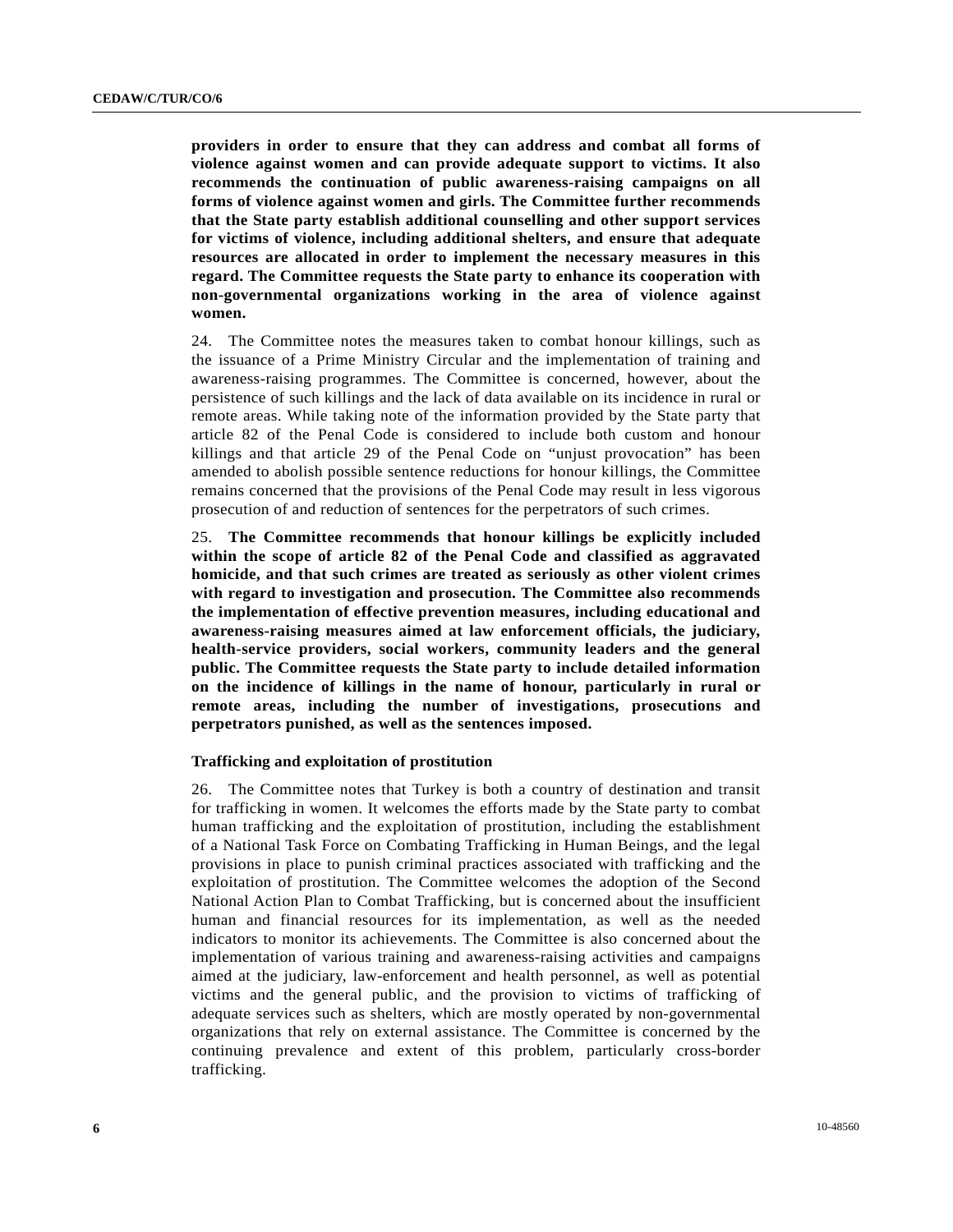27. **The Committee urges the State party to continue to take all appropriate measures to combat all forms of trafficking in women and children in line with article 6 of the Convention. Given the prevalence and extent of the problem, the Committee also urges the State party to ensure the quality implementation of the Second National Action Plan, and the provision of adequate comprehensive support services, including shelters, to victims. The Committee calls upon the State party to increase its efforts at international, regional and bilateral cooperation with countries of origin, transit and destination in order to prevent trafficking, to bring perpetrators to justice and to improve reintegration programmes to prevent victimization and revictimization.**

## **Political participation and participation in public life**

28. Recalling its previous concluding observations of 2005, the Committee is concerned that women continue to be seriously underrepresented in political and public life, including in academia, the Foreign Service and the judiciary, especially in leadership and decision-making positions. The Committee notes that since women acquired the right to vote and to be elected in 1934, women's representation in the Parliament has only increased from 4.6 per cent to its current level of 9.1 per cent. The Committee is also concerned about the absence of temporary special measures, such as quotas, to increase women's representation in political and public life and notes that there are no legal provisions or binding regulations for their application.

29. **In line with its previous concluding observations of 2005, the Committee calls on the State party to take measures, with benchmarks and concrete timetables, to increase the number of women in political and public life, at all levels and in all areas, in light of its general recommendation No. 23. It also recommends that the State party introduce temporary special measures, including quotas, in accordance with article 4, paragraph 1, of the Convention and its general recommendation No. 25, to strengthen its efforts to promote women to positions of leadership. The Committee urges the State party, inter alia, to increase the availability of training and capacity-building programmes for women wishing to enter or already in public office and to enhance its awareness-raising campaigns aimed at both women and men on the importance of women's participation in political and public life. The Committee also urges the State party to review and assess systematically the impact of such measures.**

#### **Education**

30. The Committee welcomes the priority given to girls' education and the measures undertaken, such as the provision of educational assistance payments (conditional cash transfers) and various projects and campaigns supported by the Ministry of National Education. It notes that some progress has been achieved with respect to the enrolment and drop-out rates of girls and women. The Committee remains concerned, however, at the continuing disparity between boys and girls in all levels of education, particularly in vocational training and higher education. The Committee notes with concern the persistence of stereotyped educational choices, with girls and women continuing to predominate in traditionally female areas of education, and the low rates of girls' enrolment and completion, which may be due to stereotypes relating to girls and the priority given to boys with regard to education. The Committee also notes that the illiteracy rate for adult women stands at 13.8 per cent. The Committee is concerned that women and girls of various ethnic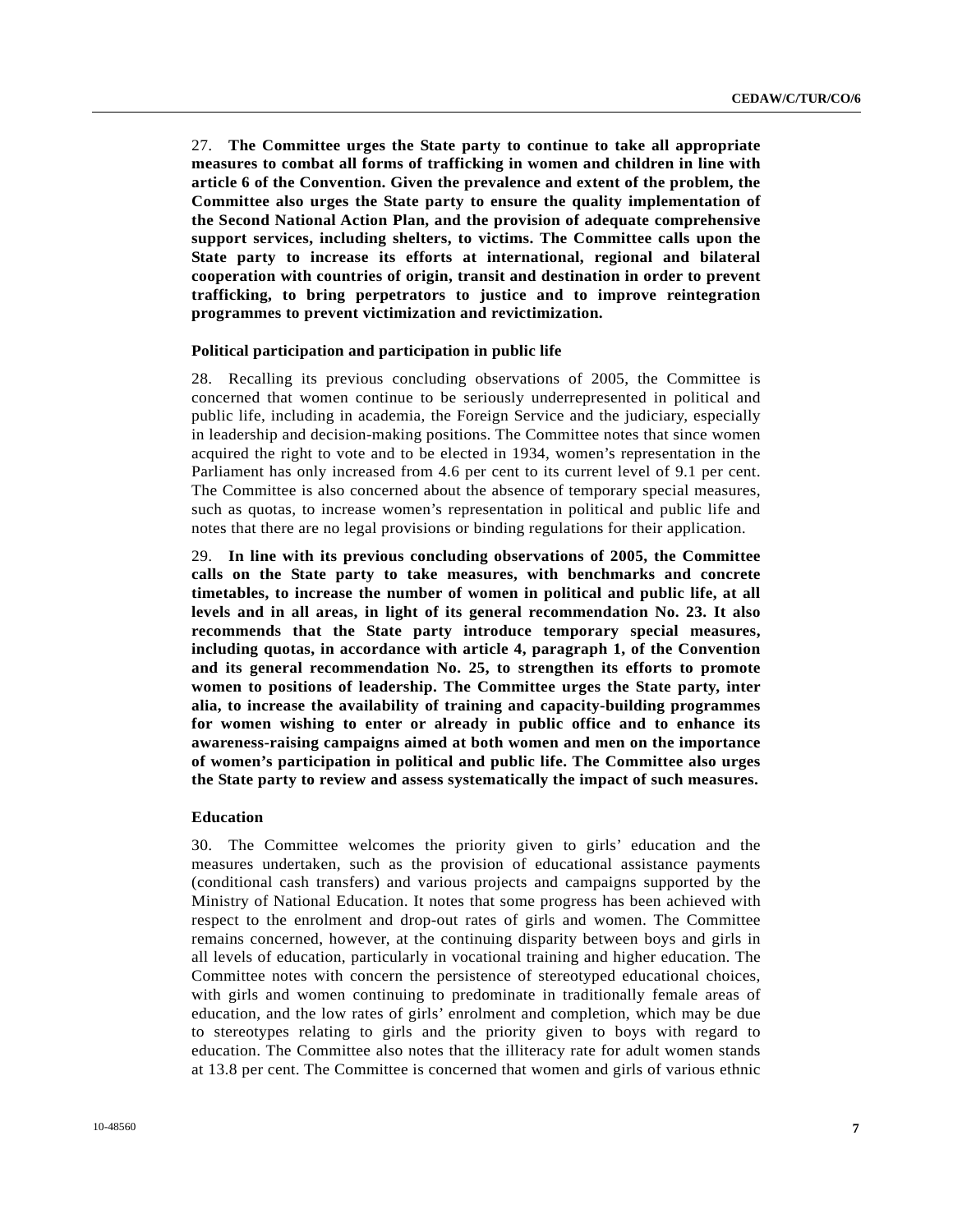groups, particularly Kurdish girls and women, and those whose mother tongue is not Turkish continue to face educational disadvantages, particularly in rural areas, and that insufficient information, including data, has been provided by the State party on this issue. The Committee is also concerned that significant disparities, particularly in the quality of education, exist between rural and urban areas — with girls in rural areas being disproportionately affected.

31. **In line with its previous concluding observations of 2005, the Committee calls on the State party to take proactive measures to decrease the female illiteracy rate, including through the adoption of comprehensive programmes of formal and non-formal education and through adult education and training. The Committee also calls on the State party to address the persisting disparity between boys and girls in education, including through the implementation of measures to ensure equal access for girls and women to all levels of education, and to ensure retention of girls in school, particularly in rural areas. Such measures should include the use of temporary special measures in accordance with article 4, paragraph 1, of the Convention and the Committee's general recommendation No. 25. The Committee also calls on the State party to increase measures aimed at the diversification of women's academic and professional choices, including through awareness-raising, training and counselling programmes. The Committee urges the State party to continue to take measures to eliminate traditional attitudes that perpetuate discrimination and non-compliance with the provisions of article 10 of the Convention, to address regional disparities in the quality of education and to implement further targeted policies and programmes to overcome educational disadvantages faced by girls and women belonging to diverse ethnic groups, particularly Kurdish girls and women, and those whose mother tongue is not Turkish. The Committee requests the inclusion of information and data on the situation of those groups in the next periodic report.**

#### **Employment and economic empowerment**

32. The Committee notes the various measures taken by the State party to support the participation of women in the labour market, including through the provision of training and the establishment of incentives, and to facilitate the reconciliation of family and work life, such as the provision of public nursery services for children up to 5 years of age. The Committee remains concerned, however, at the low rate of women's employment, which stood at 22.3 per cent in 2009, and which particularly affects women in urban areas. The Committee notes that the lack of necessary skills and education are among the main factors for the low rate of women's employment. The Committee is also concerned about the discrimination faced by women in employment, as reflected in the hiring process, the persistence of a wide gender pay gap and of occupational segregation, as well as women's concentration in agriculture in rural areas as unpaid family workers with no entitlements within the social security system.

33. **The Committee urges the State party to ensure equal opportunities for women and men in the labour market, including through the use of temporary special measures in accordance with article 4, paragraph 1, of the Convention and its general recommendation No. 25. The Committee recommends that the State party continue to take proactive and concrete measures to eliminate occupational segregation, both horizontal and vertical, through, inter alia,**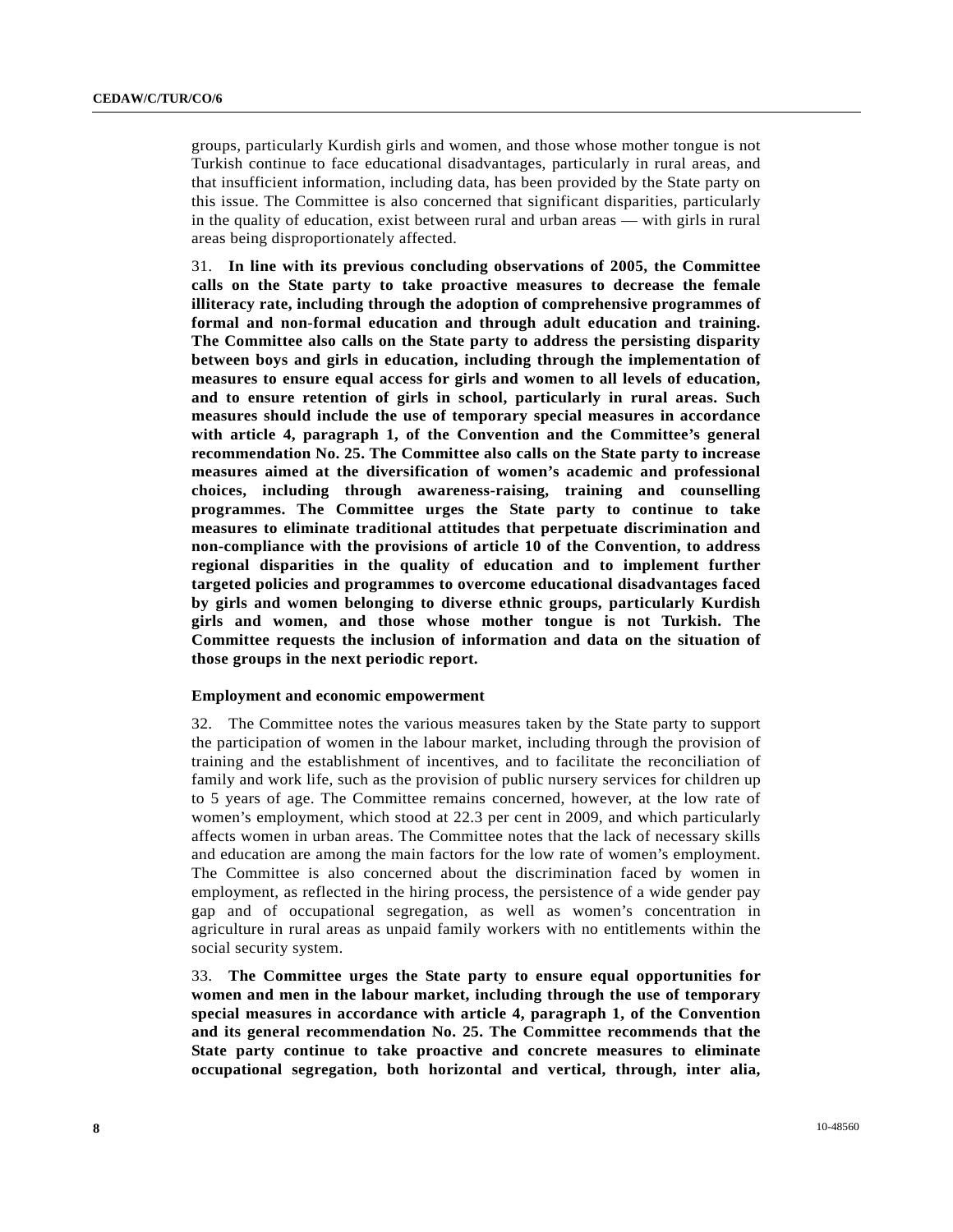**education, training and retraining and effective enforcement mechanisms, and to narrow and close the pay gap. The Committee further recommends that the State party pay particular attention to the conditions of women workers in the informal sector and to unpaid family workers with a view to ensuring their access to social services and social security. It calls upon the State party to improve its legislation banning discrimination within recruitment to employment in order to ensure its effectiveness. It also calls on the State party to provide in its next report detailed information about the measures taken, including the implementation of a Prime Ministry Circular on increasing women's employment and achieving equal opportunity, and their impact on realizing equal opportunities for women.**

#### **Health**

34. While noting the measures taken to improve women's health, including through the provision of reproductive health services and the reduction of maternal and child mortality rates, as well as the priority accorded to maternal and infant health and family planning services among national programmes, the Committee is concerned that women, particularly in rural areas, continue to face difficulties in accessing health services, which require them to seek the assistance of their spouses or relatives to obtain access to health-care facilities. Women's low social status, economic dependence, and the social stereotyped attitudes and opinions are among the factors contributing to women's poor health in Turkey. The Committee is also concerned at the high prevalence of HIV/AIDS among women, who make up 30 per cent of those infected. The Committee is further concerned at the increasing rate of suicides among women. In the south-eastern/eastern regions, the Special Rapporteur on violence against women, its causes and consequences notes that such suicides may be intimately linked to violence against women (see A/HRC/4/34/Add.2).

35. **The Committee recommends that the State party strengthen implementation of programmes and policies aimed at providing effective access for women to health-care information and services, especially in rural areas. It requests that the State party provide, in its next periodic report, detailed information and data on measures taken to improve women's access to health services, particularly in rural areas, and the impact of these measures, in accordance with the Committee's general recommendation No. 24. The Committee also urges the State party to take comprehensive measures to combat the spread of HIV/AIDS, including preventive measures, and to ensure that women and girls have adequate and proper access to HIV/AIDS counselling and treatment. It requests the State party to provide information on the current rates of women and girls with HIV/AIDS and on the measures undertaken to combat this problem. The Committee requests the State party to take comprehensive measures to address the issue of suicide among women, including preventive measures targeted at the root causes of suicide, and to ensure the provision of psychosocial and other assistance to women. The Committee also requests the State party to provide information on the rates of suicide among women, on any investigations or studies carried out into the root causes for suicide and on measures taken to address the problem in its next periodic report.**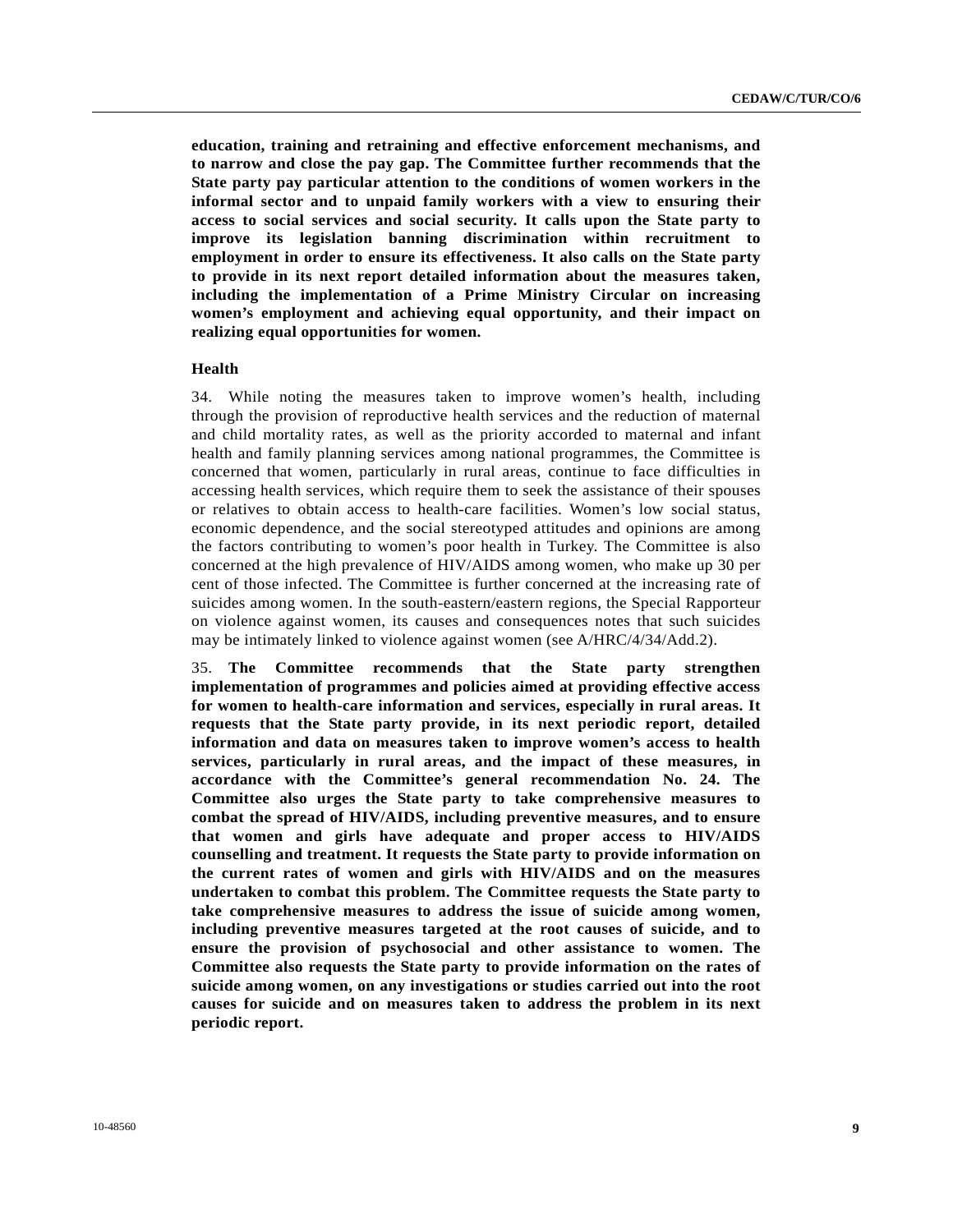#### **Rural women**

36. While taking note of the State party's Ninth National Development Plan and of other initiatives to address women's economic empowerment implemented in rural areas, the Committee notes that unregistered employment is more prevalent among those involved in agricultural activities in rural areas and especially among unpaid family workers, 76 per cent of whom were women as of 2006. The Committee also notes that limited information was provided on the situation of rural women, including elderly rural women, particularly with respect to violence against women, access to justice, health care, education, and participation in local government and decision-making.

37. **The Committee recommends that the State party continue efforts to improve the situation of rural women, through both legislative and practical measures, and to ensure that all policies and programmes aimed at promoting gender equality, including those with regard to health, education, employment and the elimination of violence against women, reach the rural areas and are fully implemented at all levels. The Committee also recommends that the State party implement gender-sensitive rural development strategies and programmes, ensuring the full participation of rural women in their formulation and implementation. The Committee further recommends that the State party include in its next report a comprehensive assessment, with data, on the situation of rural women, including elderly rural women.**

#### **Disadvantaged groups of women**

38. The Committee is concerned about the situation of various disadvantaged groups of women, including Kurdish women and women of ethnic and minority communities, migrant women and women asylum-seekers, elderly women, as well as women with disabilities, who may be more vulnerable to poverty and violence and are at risk of multiple forms of discrimination with respect to education, health, employment and social and political participation. The Committee notes the lack of comprehensive data and information on the situation of such women, in particular the lack of information and data provided by the State party on women with disabilities, disaggregated by age and type of disability, in both rural and urban areas. The Committee also notes that Kurdish women continue to be in a vulnerable and marginalized situation with unofficial data indicating high illiteracy and low education rates.

39. **The Committee calls upon the State party to take effective measures to eliminate discrimination against women of ethnic and minority communities, migrant women and women asylum-seekers, elderly women, as well as women with disabilities, both in society at large and within their communities, particularly in the areas of education, health, employment and political and public life. It also calls upon the State party to be proactive in its measures, including through the development of targeted programmes and strategies, to increase women's awareness of and access to education, health and social services, training and employment, as well as to familiarize them with their rights to gender equality and non-discrimination. The Committee requests the State party to collect data and conduct regular and comprehensive studies on the situation of various disadvantaged groups of women, and to provide such information and statistical data in its next report. The Committee also requests**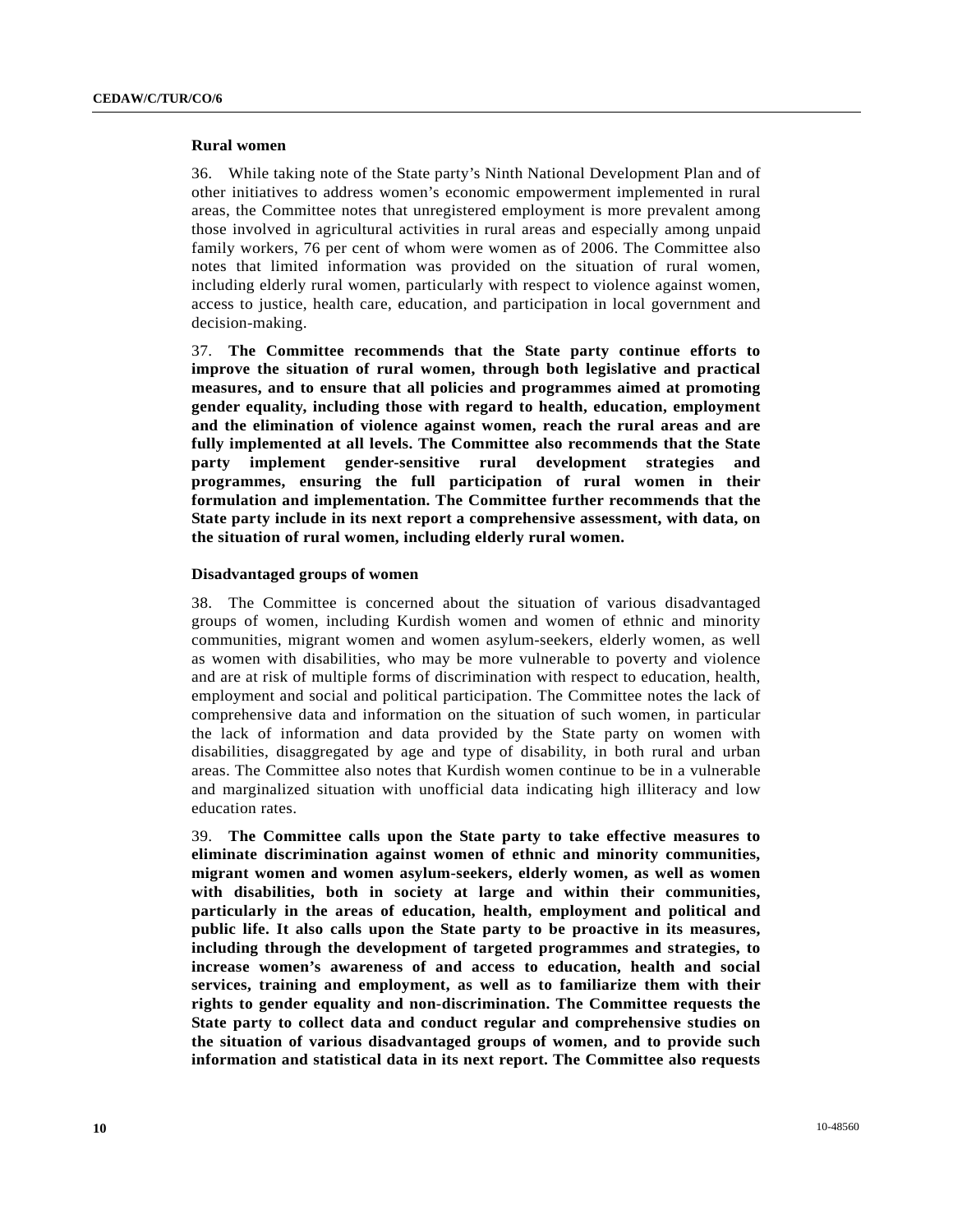**the State party to include in its next report comprehensive information on the situation of Kurdish women and girls, including data on their educational opportunities and achievements, access to employment and health-care services and participation in public life and decision-making.**

## **Family relations**

40. Recalling its previous concluding observations of 2005, the Committee is concerned that the 2002 amendment to the Civil Code regarding joint ownership of property acquired during marriage has not been applied retroactively, thus continuing to disadvantage women who were married prior to its entry into force. Despite a 2004 decision of the European Court of Human Rights, which granted a woman the right to solely retain her maiden name, the Committee notes that, in accordance with article 187 of the Civil Code, married women can only retain their maiden name if it is accompanied by their spouses' surname. The Committee also notes that a waiting period of 300 days is still required for women to remarry after divorce.

41. **In line with its previous concluding observations of 2005, the Committee recommends that the State party consider the impact of the lack of retroactive applicability of the 2002 amendment to the Civil Code regarding joint ownership of acquired property on women married prior to its entry into force. It invites the State party to consider a further amendment of the Civil Code to include marriages concluded before 2002. The Committee further urges the State party to review and amend without delay existing discriminatory legislation and provisions, including with respect to the retention of women's surnames after marriage and the waiting period for remarriage, to bring them fully into line with articles 2 and 16 of the Convention.**

#### **National human rights institution**

42. The Committee notes that Turkey has not established a national human rights institution and that a draft law for the establishment of such an institution remains under discussion in Parliament. It also notes that recommendations made on this issue during Turkey's universal periodic review in May 2010 enjoyed its support.

43. **The Committee recommends that the State party take further steps to establish a national human rights institution in compliance with the Paris Principles (General Assembly resolution 48/134) and to do so within a consultative framework involving both civil society actors and the international community, as well as to give the national human rights institution an effective mandate in the realization of the principle of equality of women and men in the field of human rights.**

## **Follow-up to the Beijing Declaration and Platform for Action**

44. **The Committee urges the State party, in the implementation of its obligations under the Convention, to fully utilize the Beijing Declaration and Platform for Action, which reinforce the provisions of the Convention, and requests the State party to include information thereon in its next periodic report.**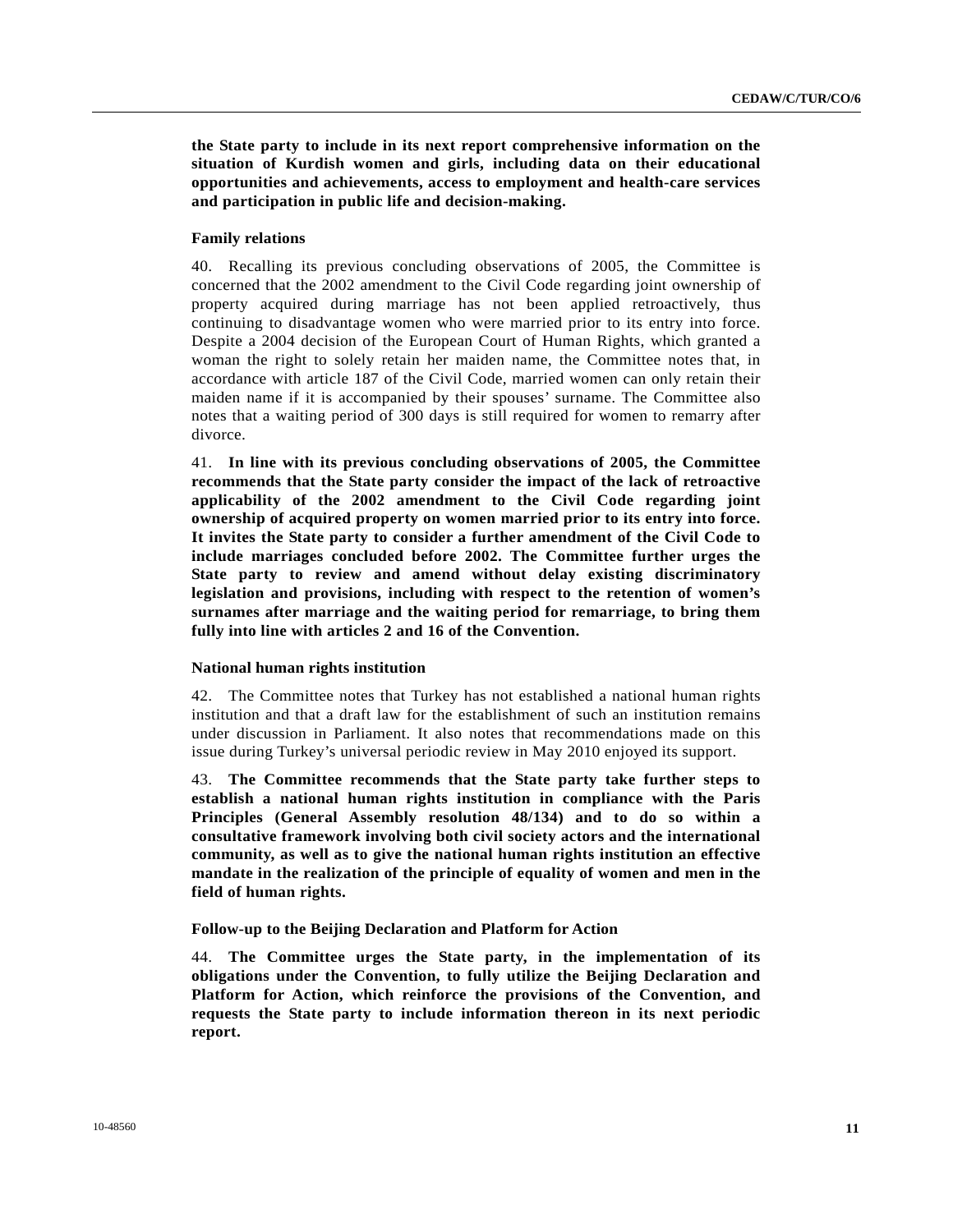#### **Millennium Development Goals**

45. **The Committee emphasizes that full and effective implementation of the Convention is indispensable for achieving the Millennium Development Goals. It calls for the integration of a gender perspective and explicit reflection of the provisions of the Convention in all efforts aimed at the achievement of the Millennium Development Goals and requests the State party to include information thereon in its next periodic report.**

#### **Dissemination**

46. **The Committee requests the wide dissemination of the present concluding observations within Turkey in order to make the people, including government officials, politicians, parliamentarians and women's and human rights organizations, aware of the steps that have been taken to ensure the de jure and de facto equality of women, as well as the further steps that are required in that regard. The Committee recommends that the dissemination should include the local community level. The State party is encouraged to organize a series of meetings to discuss progress achieved in the implementation of these observations. The Committee requests the State party to continue to disseminate widely, in particular to women's and human rights organizations, the Committee's general recommendations, the Beijing Declaration and Platform for Action and the outcome of the twenty-third special session of the General Assembly on the theme "Women 2000: gender equality, development and peace for the twenty-first century".**

#### **Ratification of other treaties**

47. **The Committee notes that the adherence of the State party to the nine major international human rights instruments would enhance the enjoyment by women of their human rights and fundamental freedoms in all aspects of life.**[1](#page-11-0) **The Committee therefore encourages the Government of Turkey to consider ratifying the treaty to which it is not yet a party — the International Convention for the Protection of All Persons from Enforced Disappearance.**

#### **Follow-up to concluding observations**

48. **The Committee requests the State party to provide, within two years, written information on the steps undertaken to implement the recommendations contained in paragraphs 17 and 23 above.** 

#### **Technical assistance**

<span id="page-11-0"></span>**\_\_\_\_\_\_\_\_\_\_\_\_\_\_\_\_\_\_** 

49. **The Committee recommends that the State party avail itself of technical assistance in the development and implementation of a comprehensive** 

<sup>1</sup> The International Covenant on Economic, Social and Cultural Rights, the International Covenant on Civil and Political Rights, the International Convention on the Elimination of All Forms of Racial Discrimination, the Convention on the Elimination of All Forms of Discrimination against Women, the Convention against Torture and Other Cruel, Inhuman or Degrading Treatment or Punishment, the Convention on the Rights of the Child, the International Convention on the Protection of the Rights of All Migrant Workers and Members of Their Families, the International Convention for the Protection of All Persons from Enforced Disappearance and the Convention on the Rights of Persons with Disabilities.